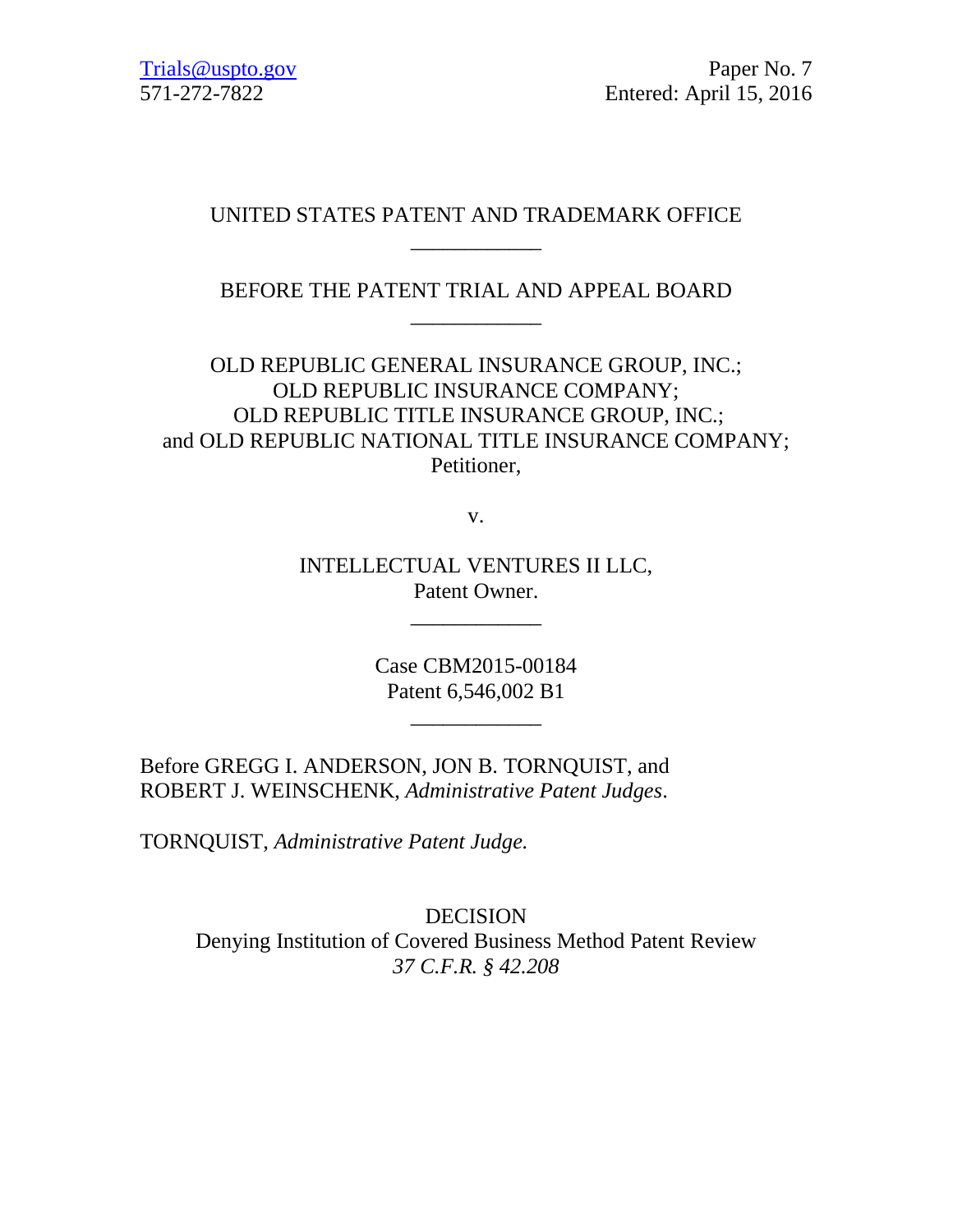#### I. INTRODUCTION

#### *A. Background*

Old Republic General Insurance Group, Inc., Old Republic Insurance Company, Old Republic Title Insurance Group, Inc., and Old Republic National Title Insurance Company (collectively "Petitioner") filed a Petition to institute a covered business method patent review of claim 1–49 of U.S. Patent No. 6,546,002 B1 (Ex. 1001, "the '002 patent"). Paper 1 ("Pet."). Intellectual Ventures II LLC ("Patent Owner") filed a Preliminary Response (Paper 6, "Prelim. Resp.") to the Petition.

We apply 35 U.S.C. § 324(a), which provides that a post-grant review may not be instituted "unless . . . the information presented in the petition . . . would demonstrate that it is more likely than not that at least 1 of the claims challenged in the petition is unpatentable." For the reasons that follow, we do not institute a covered business method patent review.

#### *B. Related Matters*

Petitioner and Patent Owner identify the following district court proceedings related to the '002 patent: *Intellectual Ventures I LLC v. Old Republic General Insurance Group, Inc.*, Case No. 2-14-cv-01130 (W.D. Pa.); *Intellectual Ventures I LLC v. Highmark, Inc.*, Case No. 2-14-cv-01131 (W.D. Pa.); *Intellectual Ventures I LLC v. Erie Indemnity Company*, Case No. 1-14-cv-00220 (W.D. Pa.); *Intellectual Ventures I LLC v. Citigroup, Inc.*, Case No. 1-14-cv-04638 (S.D.N.Y.); *Intellectual Ventures I LLC v. PNC Financial Services Group, Inc.*, Case No. 2-14-cv-00832 (W.D. Pa.); *Intellectual Ventures I LLC v. Capital One Financial Corporation*, Case No. 8-14-cv-00111 (D. Md.). Pet. 1–2; Paper 4, 1–2. Petitioner and Patent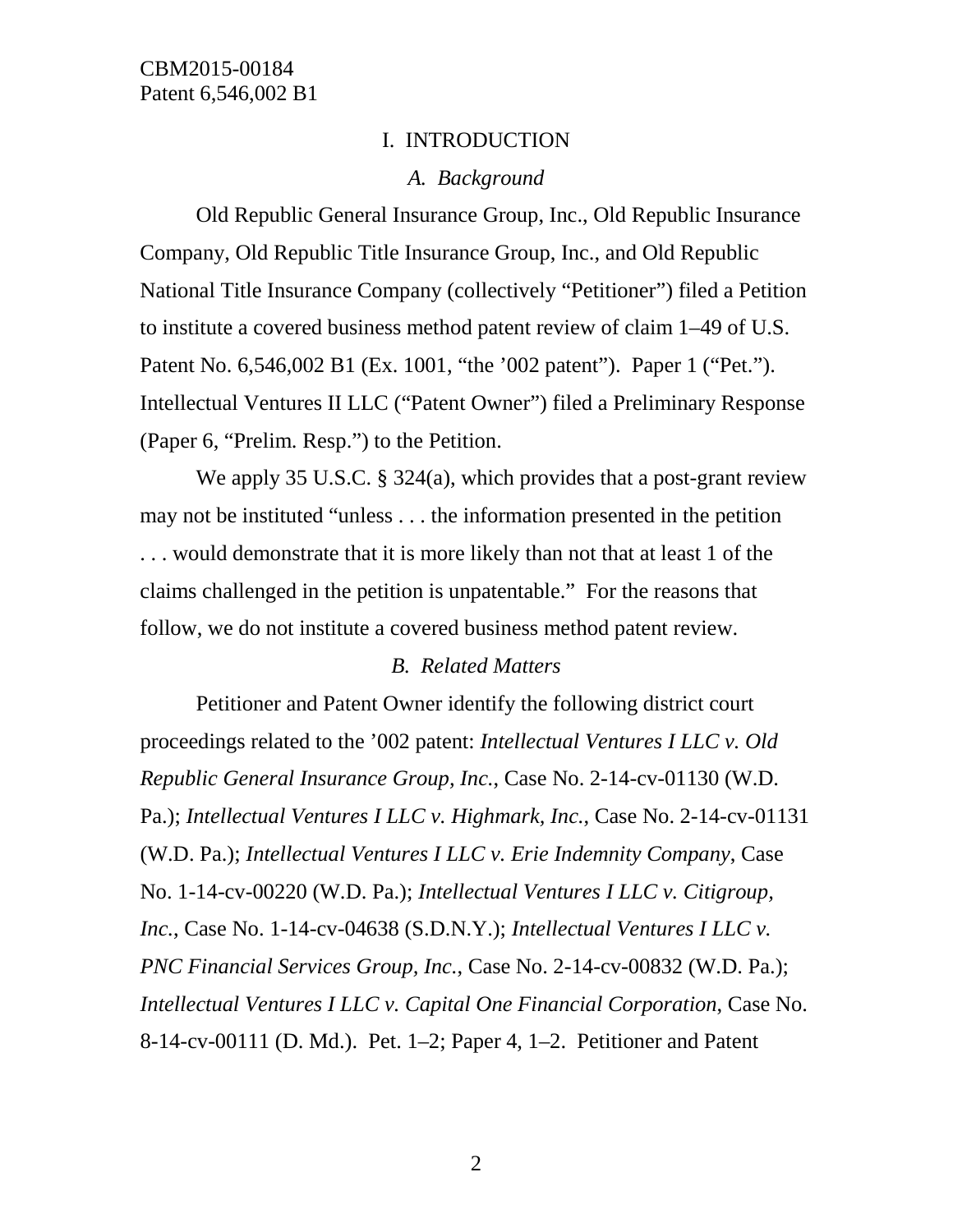Owner also identify IPR2015-00089, IPR2015-00092, and IPR2015-01992 as relating to the '002 patent. Pet. 2; Paper 4, 2.

*C. The '002 Patent*

The '002 patent describes a system and method for using a mobile interface agent ("MIA") to access information of a user. Ex. 1001, Abstract. The MIA may be used on a computer, cable set top box, cellular phone, or other device, so long as the device on which the mobile interface agent is running can be connected to a network. *Id.* at 4:44–46, Abstract.

Figure 1B of the '002 patent, reproduced below, illustrates a graphic interface of the MIA:



Figure 1B illustrates a graphic interface of the MIA.

As shown in Figure 1B, menu items displayed within the MIA "can be used to access and retrieve user specific resources and information." *Id.* at 6:13– 16, 14:33–34. For example, using the MIA, a user can "access documents, files, programs, applications, URL bookmarks, IP addresses, telephone numbers, television channels, radio stations, and other menu items" that are specific to the user. *Id.* at 4:49–54.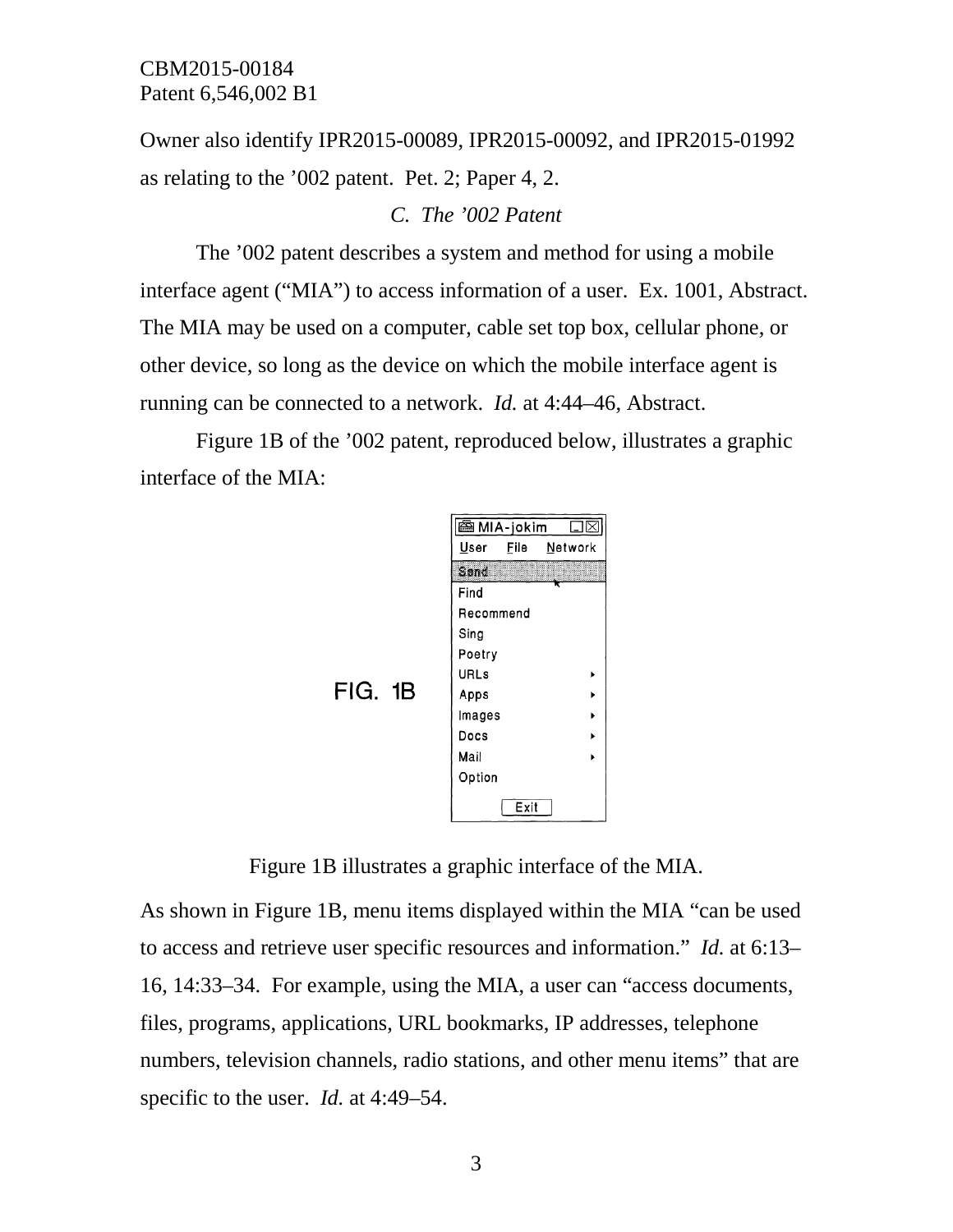



Figure 15 is a block diagram showing profile managers of multiple communication networks connected by a gateway.

Figure 15 shows MIA 102a running on a Windows 95 PC and MIA 102b running on a cellular telephone. *Id.* at 16:36–54. Depending on the platform, geographical location, etc., of the user's connection, MIA 102 downloads the appropriate information of the user. *Id.* at 14:50–54. "For example, if a user has purchased a Windows 98 only license for MS Word and moved to an Apple MacOS device, then the MS Word menu item may be disabled or not downloaded." *Id.* at 14:54–57.

The '002 patent notes that "[m]ost software programs and applications are currently licensed on either a node locked paradigm in which the software is usable on a per device basis or as a floating license in which a fixed number of licenses are available to a certain group of users limited by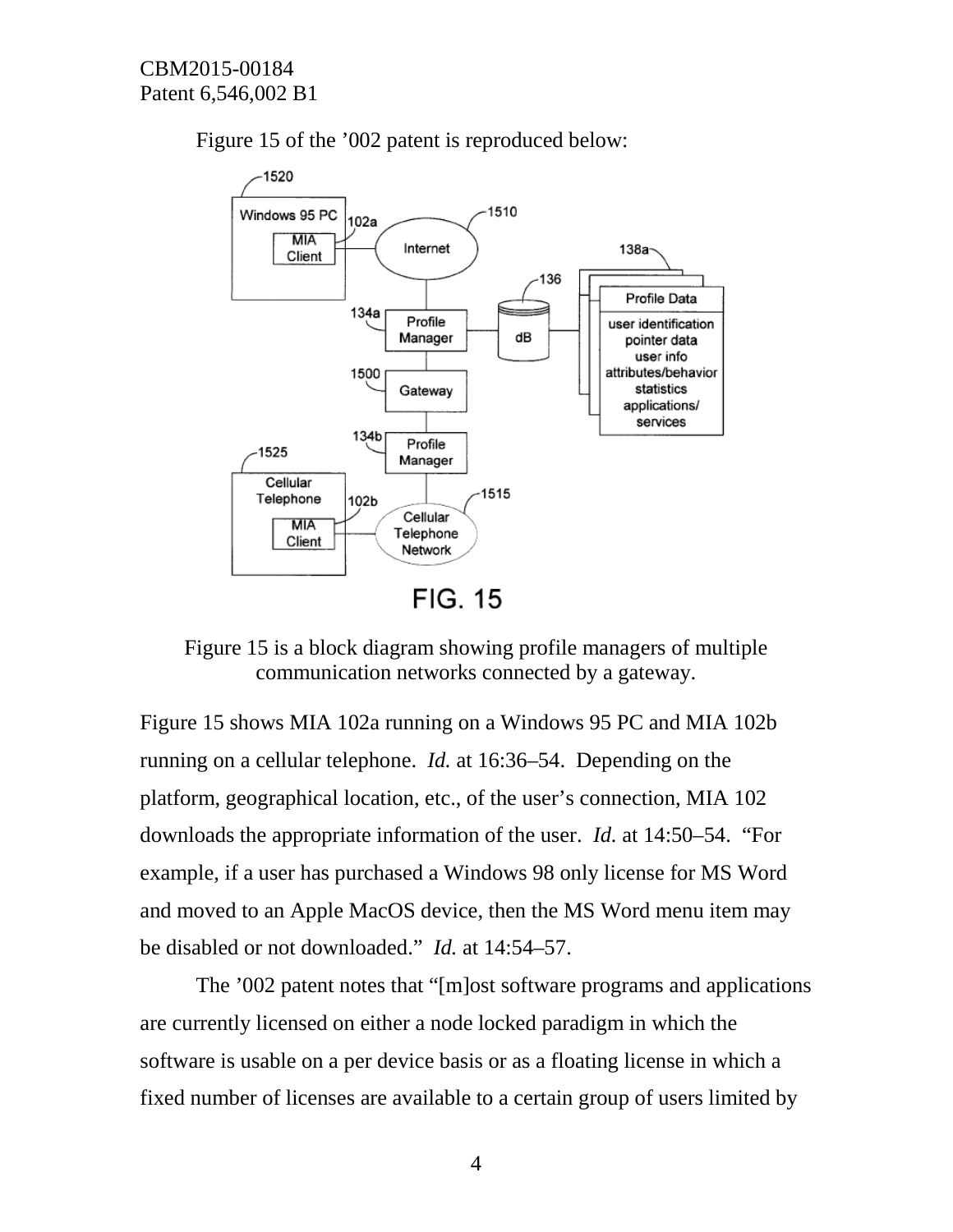the number of concurrent users." *Id.* at 3:23–28. The '002 patent notes, however, that:

The trend in the future is that many software programs and the like may be licensed per user rather than per device/platform or number of concurrent users in a network. In this case, the user has a license to use such programs from any computer that is capable of running such programs. The present invention provides a system and method for implementing such a licensing model so that the user can access and run programs from any computer and from any geographical location.

*Id.* at 3:48–56.

# *D. Illustrative Claim*

Claim 1 of the '002 patent is illustrative of the challenged claims and

is reproduced below:

1. A method for retrieving user specific resources and information stored either on a local device or a network server, the method comprising the steps of:

retrieving a mobile interface from the network server to the local device;

displaying the mobile interface on the local device, the mobile interface including a plurality of pointers corresponding to the user specific resources and information; and

retrieving the user specific resources and information using the plurality of pointers displayed on the mobile interface.

Ex. 1001, 17:9–21.

# *E. The Asserted Ground of Unpatentability*

Petitioner challenges claims 1–49 as directed to unpatentable subject matter under 35 U.S.C. § 101. Pet. 3.

# II. ANALYSIS

Section 18 of the Leahy-Smith America Invents Act, Pub. L. No. 112-

29, 125 Stat. 284 (2011) ("AIA") provides for the creation of a transitional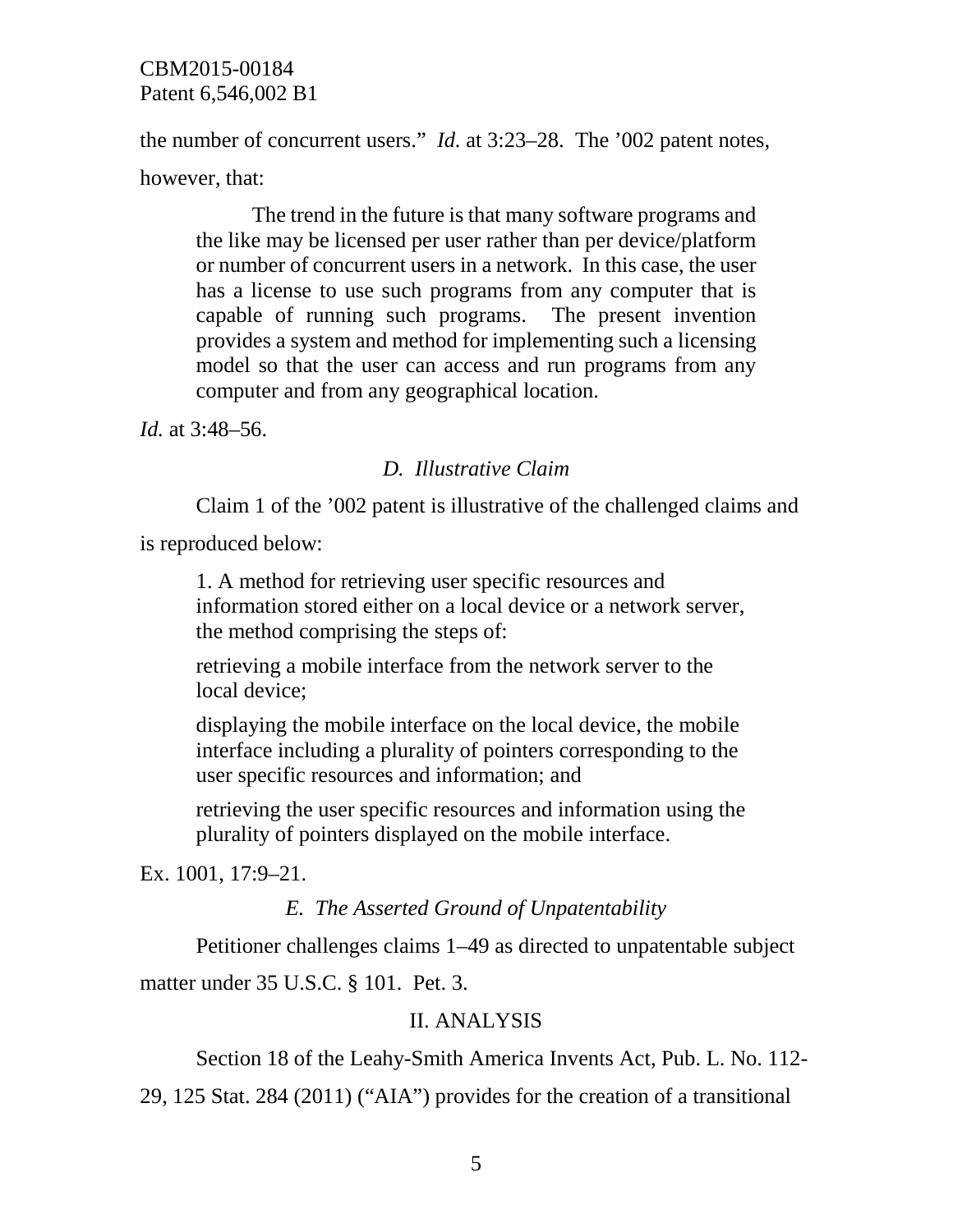program for reviewing covered business method patents. A "covered business method patent" is a patent that "claims a method or corresponding apparatus for performing data processing or other operations used in the practice, administration, or management of a financial product or service, except that the term does not include patents for technological inventions." AIA § 18(d)(1); 37 C.F.R. § 42.301(a).

In determining whether a patent is a covered business method patent, our focus is on the claims. AIA § 18(d)(1); *see also* Transitional Program for Covered Business Method Patents—Definitions of Covered Business Method Patent and Technological Invention, 77 Fed. Reg. 48,734, 48,736 (Aug. 14, 2012) (noting that a "determination of whether a patent is a covered business method patent will be made based on the claims"). A patent needs only one claim directed to a covered business method to be eligible for review. *See* 77 Fed. Reg. at 48,736.

As noted above, technological inventions are excluded from the definition of a "covered business method patent." AIA § 18(d)(1); 37 C.F.R. § 42.301(a). In determining whether a patent is for a technological invention, we consider whether "the claimed subject matter as a whole recites a technological feature that is novel and unobvious over the prior art; and solves a technical problem using a technical solution." 37 C.F.R. § 42.301(b). Whether a patent is for a technological invention is "determined on a case-by-case basis." *Id.*

> *A. Does the claimed subject matter of the '002 patent—as a whole—recite a technological feature that is novel and unobvious over the prior art?*

Petitioner contends the claims of the '002 patent do not recite a technological feature that is novel and unobvious over the prior art.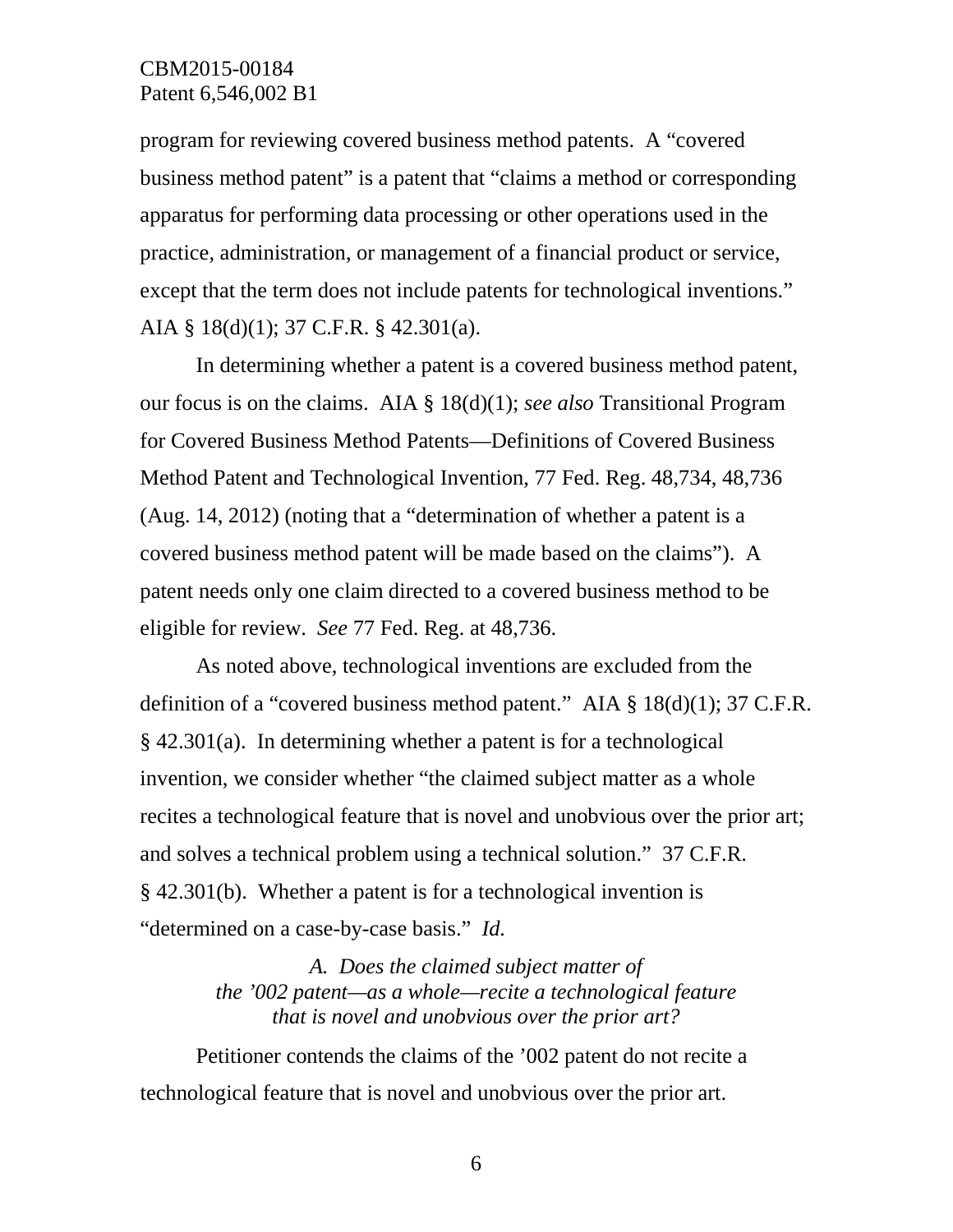According to Petitioner, the claims of the '002 patent "recite only generic structures, well known in the prior art" that are "used for their ordinary purposes 'to achieve the normal, expected, or predictable result of that combination.'" Pet. 20 (quoting 77 Fed. Reg. at 48,764). In support, Petitioner presents evidence that user interfaces "were well known before the 1999 priority date of the '002 Patent, as were user interfaces that could be accessed on different computing devices." *Id.* (citing Ex. 1027, 50–53; Ex. 1005, 5:31–39; Ex. 1003  $\sqrt{ }$  89). Petitioner further argues that pointers "are as old as the hills" and the claimed networks, such as the Internet and cellular networks, are simply "conventional, prior art networking technology." *Id.* at 21–22 (citing Ex. 1003 ¶¶ 91, 109, 111, 113).

Patent Owner argues in response that Petitioner has failed to consider the claims as a whole. Prelim. Resp. 31–32. According to Patent Owner, the claims of the '002 patent integrate known elements into "a novel 'mobile interface' that can 'retriv[e] user specific resources and information stored either on a local device or a network server.'" *Id.* at 31–32, 33–34, 37 ("While remote access to and retrieval of files from multiple devices may seem common today, it was not common at the time of the '002 Patent . . . ."), 41 (asserting that, "[i]nstead of the conventional use of pointers, which limited access to a local machine and were therefore useful only within a local context, the claimed 'mobile interface' overrides the routine use of pointers" to allow "access to files and other user-specific resources from any location").

As noted by Patent Owner, Petitioner focuses on the individual components of the '002 patent, without analyzing how each claim of the '002 patent combines these individual components into an ordered whole.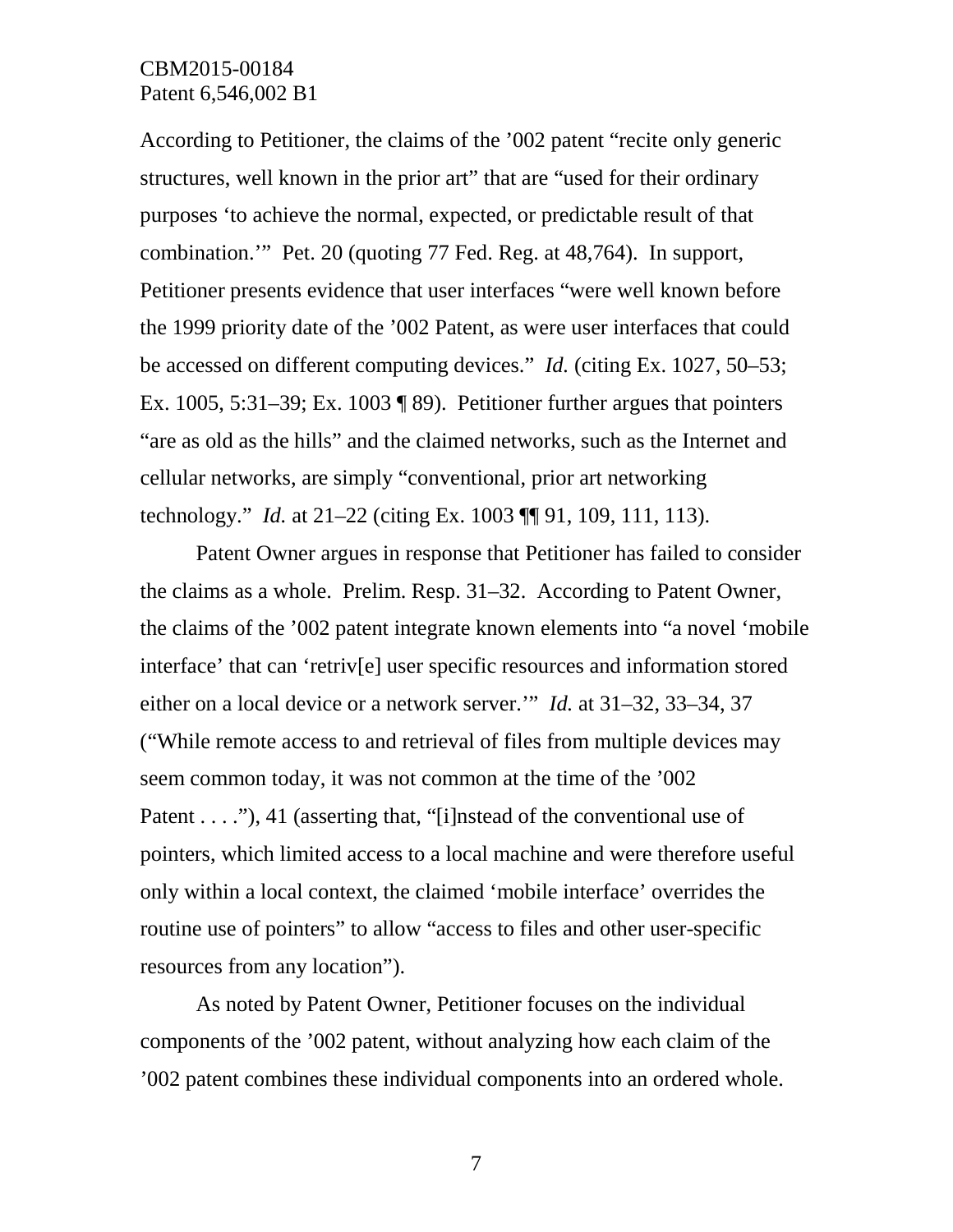Indeed, Petitioner fails to analyze any claim of the '002 patent to assess whether its individual components are arranged or utilized in a novel or unobvious manner. Such a cursory analysis is insufficient to demonstrate that the '002 patent claims, as a whole, do not recite a technological feature that is novel and unobvious. [1](#page-7-0) *See Apple, Inc. v. ContentGuard Holdings, Inc.*, CBM2015-00046, slip op. at 10 (PTAB June 3, 2015) (Paper 12) ("Petitioner does not even mention the claimed subject matter as a whole, but instead merely points to discrete pieces of the claim, each taken out of context and dissected separately."); *Emnos USA Corp. v. Dunnhumby Ltd*, CBM2015-00116, slip op. at 8 (PTAB Nov. 10, 2015) (Paper 8) (finding petitioner's showing under the technological invention exclusion to be insufficient where "Petitioner addresses only certain elements of the claims and fails to assess any of the claims as a whole"); *Experian Mktg. Sols., Inc. v. RPost Commc'ns Ltd.*, CBM2014-00010, slip op. 9 (PTAB Apr. 22, 2014) (Paper 20) (noting Petitioner's failure to examine each claim as a whole).

Thus, we agree with Patent Owner that Petitioner has not demonstrated sufficiently that the claims of the '002 patent do not recite a technological feature that is novel and unobvious.

> *B. Does the '002 patent solve a technical problem using a technical solution?*

Petitioner also contends—in an argument that spans one paragraph that the '002 patent neither solves a technological problem nor provides a

<span id="page-7-0"></span><sup>&</sup>lt;sup>1</sup> In IPR2015-01992, Petitioner demonstrated a reasonable likelihood that claims 1–49 of the '002 patent would have been obvious over the prior art of record in that case. We do not, however, import or rely upon the evidence and argument presented in that proceeding to satisfy the requirements of 37 C.F.R. § 42.304(a). *See, e.g.*, 37 C.F.R. § 42.6(a)(3).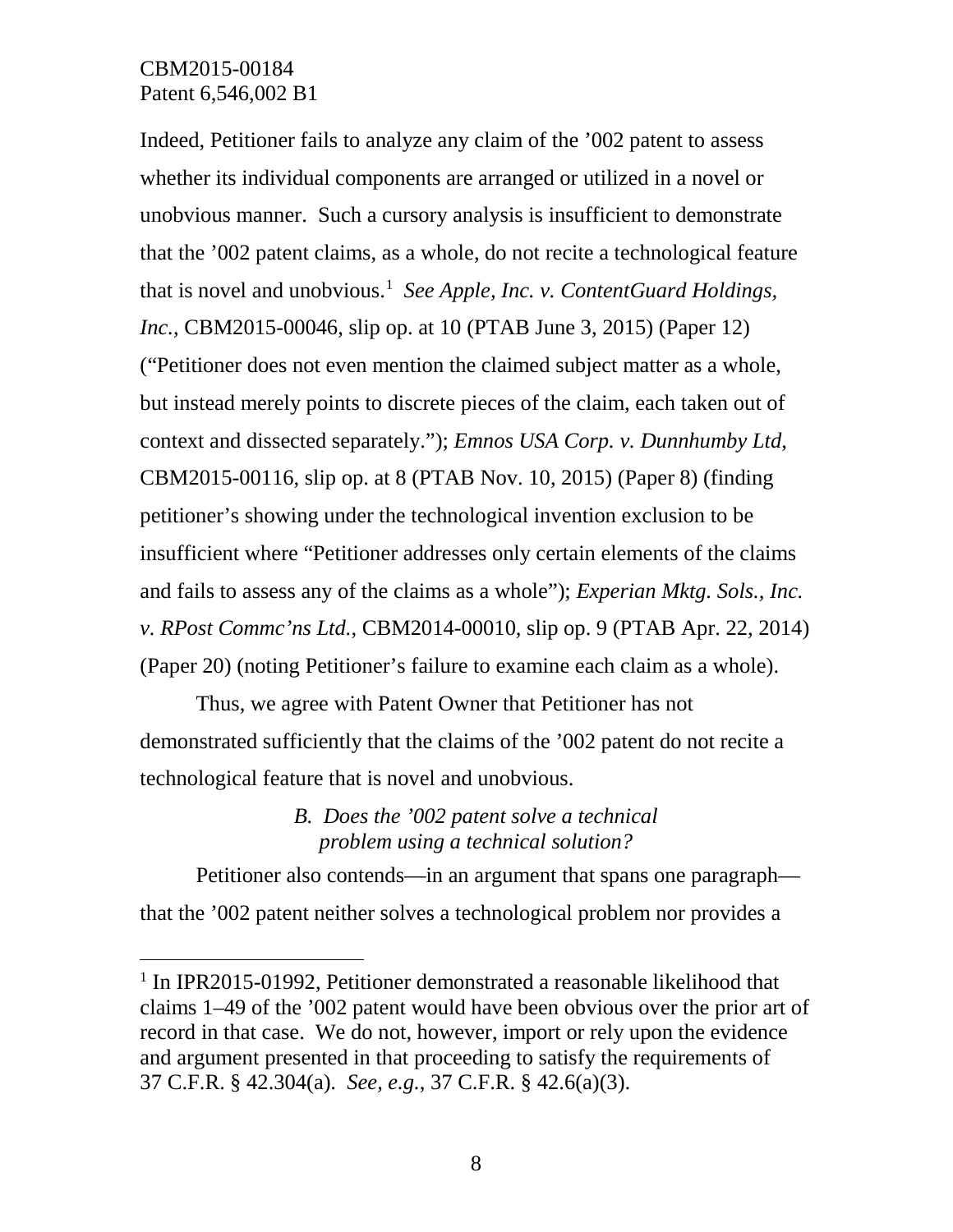technological solution to this problem. Pet. 22–23. Petitioner reasons that the problem addressed in the '002 patent—that prior art pointers, bookmarks, and software licenses were limited to a single machine—is not a technological problem, but one of "personal mobility," and the claimed solution—storing the user's information in a central location and sending it to where it is needed—is "a logistical issue, not a technical one." *Id.*

Patent Owner contends Petitioner's argument is nonsensical as the "the alleged logistical issue of accessing data via a mobile interface from multiple devices or locations" is a technical problem requiring a technical solution. Prelim. Resp. 32. According to Patent Owner, "[b]y Petitioners' reasoning, the telephone was not a technological invention, but merely solved the logistical problem of having a conversation when two people were in different places." *Id.* 

The '002 patent addresses a problem wherein users could not access their files, applications, or profiles on multiple computers or from multiple locations. Ex. 1001, 1:52–65; Pet. 22–23; Prelim. Resp. 33, 37, 41. The '002 patent purports to solve this problem by providing a mobile interface that may be downloaded to any electronic device with access to a network. *See* Prelim. Resp. 8. This mobile interface, which contains pointers with the ability to reference files and applications stored either on the local machine or at various network locations, then allows a user to access his or her information from virtually any location having a connection to the Internet or network server. *Id.* at 32–33, 41.

Petitioner provides no reasoned explanation as to why the problem of accessing electronic information from multiple locations using multiple types of electronic devices is not a technical problem, nor a reasoned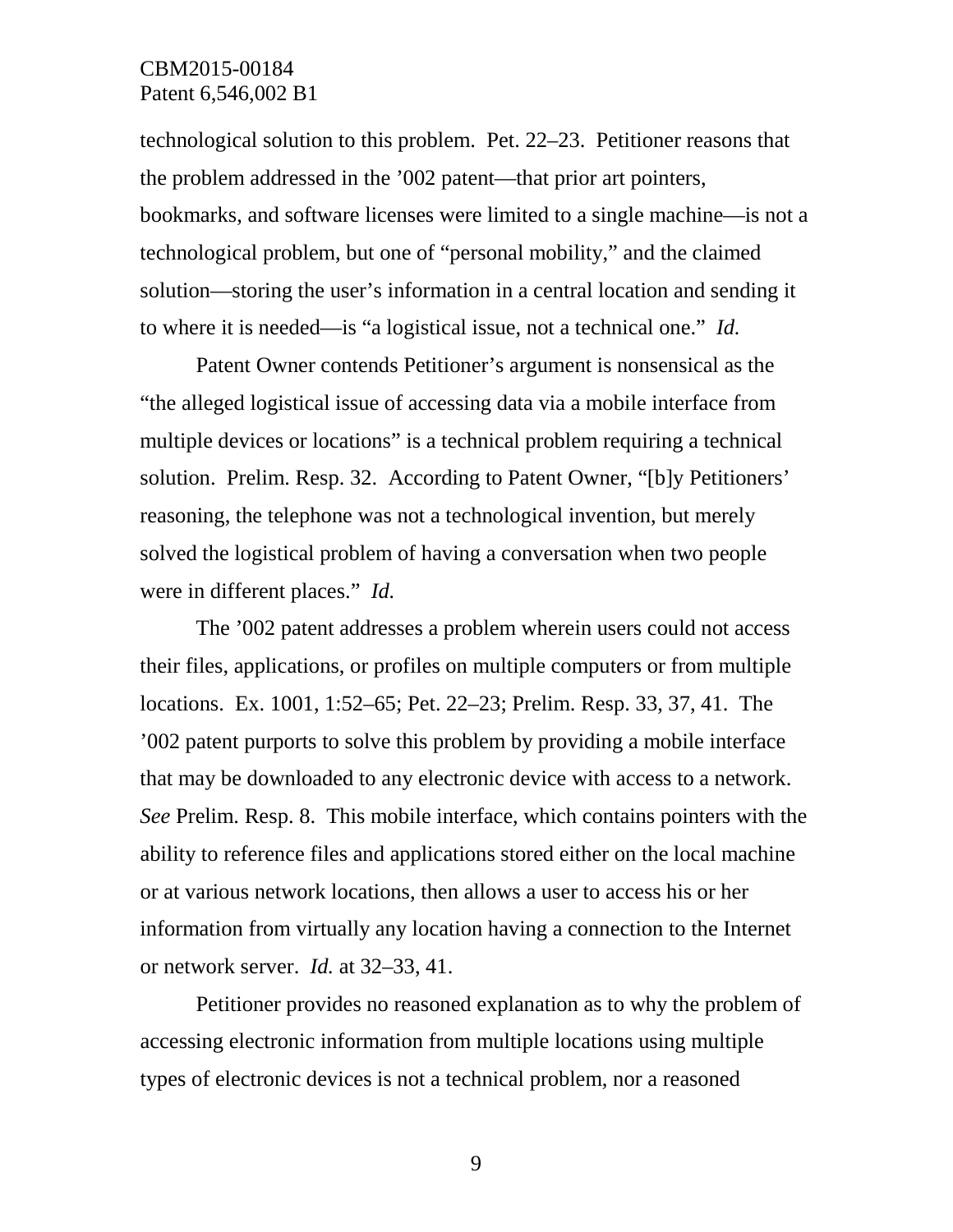explanation as to why the use of a mobile interface with improved pointers is not a technical solution to this problem. Simply labeling the problem addressed in the '002 patent as "one of personal mobility" and the resulting solution as "a logistical issue," is not sufficient to demonstrate that the claims of the '002 patent do not solve "a technical problem using a technical solution."

# *C. Conclusion*

Having considered both prongs of the technological invention exclusion, we conclude that Petitioner has not established that the '002 patent is a "covered business method patent" under § 18(d)(1) of the AIA. Accordingly, we do not institute a covered business method patent review as to any of the challenged claims.

#### III. ORDER

Based on the foregoing, it is

ORDERED that the Petition is *denied* as to all challenged claims; and FURTHER ORDERED that no covered business method patent review is instituted.